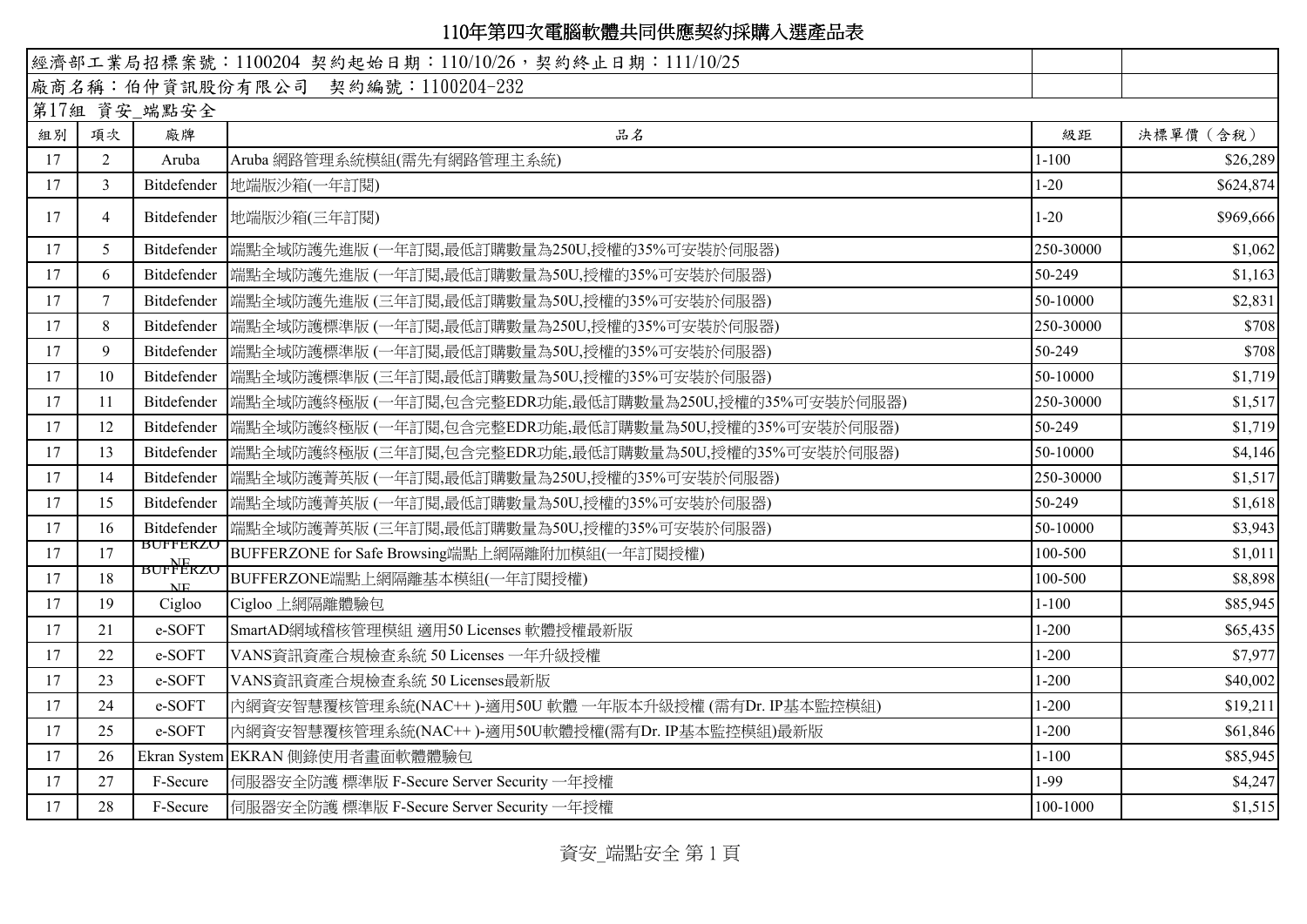| 經濟部工業局招標案號: 1100204 契約起始日期: 110/10/26, 契約終止日期: 111/10/25 |    |              |                                                                            |            |           |
|----------------------------------------------------------|----|--------------|----------------------------------------------------------------------------|------------|-----------|
|                                                          |    |              | 廠商名稱:伯仲資訊股份有限公司 契約編號:1100204-232                                           |            |           |
|                                                          |    | 第17組 資安_端點安全 |                                                                            |            |           |
| 組別                                                       | 項次 | 廠牌           | 品名                                                                         | 級距         | 決標單價 (含稅) |
| 17                                                       | 29 | F-Secure     | 伺服器安全防護 標準版 F-Secure Server Security 三年授權                                  | 1-99       | \$10,111  |
| 17                                                       | 30 | F-Secure     | 伺服器安全防護 標準版 F-Secure Server Security 三年授權                                  | 100-1000   | \$4,545   |
| 17                                                       | 31 | F-Secure     | 伺服器安全防護 標準版 F-Secure Server Security 二年授權                                  | 1-99       | \$8,089   |
| 17                                                       | 32 | F-Secure     | 伺服器安全防護 標準版 F-Secure Server Security 二年授權                                  | 100-1000   | \$3,030   |
| 17                                                       | 33 | F-Secure     | 伺服器安全防護 進階版 F-Secure Server Security Premium 一年授權                          | 1-99       | \$6,067   |
| 17                                                       | 34 | F-Secure     | 伺服器安全防護 進階版 F-Secure Server Security Premium 一年授權                          | 100-1000   | \$5,859   |
| 17                                                       | 35 | F-Secure     | 伺服器安全防護 進階版 F-Secure Server Security Premium 三年授權                          | 1-99       | \$15,167  |
| 17                                                       | 36 | F-Secure     | 伺服器安全防護 進階版 F-Secure Server Security Premium 三年授權                          | 100-1000   | \$14,141  |
| 17                                                       | 37 | F-Secure     | 伺服器安全防護 進階版 F-Secure Server Security Premium 二年授權                          | 1-99       | \$10,111  |
| 17                                                       | 38 | F-Secure     | 伺服器安全防護 進階版 F-Secure Server Security Premium 二年授權                          | 100-1000   | \$10,101  |
| 17                                                       | 39 | F-Secure     | 完整安全防護解決方案 標準版 F-Secure Business Suite (一次需訂購5U,20%可用於伺服器)<br>一年授權         | 5-999      | \$1,011   |
| 17                                                       | 40 | F-Secure     | 完整安全防護解決方案 標準版 F-Secure Business Suite (一次需訂購5U,20%可用於伺服器) 一年授權            | 1000-30000 | \$404     |
| 17                                                       | 41 | F-Secure     | 完整安全防護解決方案 標準版 F-Secure Business Suite (一次需訂購5U,20%可用於伺服器) 三年授權            | 5-999      | \$3,337   |
| 17                                                       | 42 | F-Secure     | 完整安全防護解決方案 標準版 F-Secure Business Suite (一次需訂購5U,20%可用於伺服器) 三年授權            | 1000-30000 | \$1,010   |
| 17                                                       | 43 | F-Secure     | 完整安全防護解決方案 標準版 F-Secure Business Suite (一次需訂購5U,20%可用於伺服器) 二年授權            | 5-999      | \$2,326   |
| 17                                                       | 44 | F-Secure     | 完整安全防護解決方案 標準版 F-Secure Business Suite (一次需訂購5U,20%可用於伺服器) 二年授權            | 1000-30000 | \$808     |
| 17                                                       | 45 | F-Secure     | 完整安全防護解決方案 進階版 F-Secure Business Suite Premium (一次需訂購5U,20%可用於伺服器)<br>一年授權 | 5-999      | \$2,224   |
| 17                                                       | 46 | F-Secure     | 完整安全防護解決方案 進階版 F-Secure Business Suite Premium (一次需訂購5U,20%可用於伺服器)<br>一年授權 | 1000-3000  | \$1,515   |
| 17                                                       | 47 | F-Secure     | 完整安全防護解決方案 進階版 F-Secure Business Suite Premium (一次需訂購5U,20%可用於伺服器) 三年授權    | 5-999      | \$6,067   |
| 17                                                       | 48 | F-Secure     | 完整安全防護解決方案 進階版 F-Secure Business Suite Premium (一次需訂購5U,20%可用於伺服器) 三年授權    | 1000-30000 | \$4,040   |
| 17                                                       | 49 | F-Secure     | 完整安全防護解決方案 進階版 F-Secure Business Suite Premium (一次需訂購5U,20%可用於伺服器) 二年授權    | 5-999      | \$4,044   |
| 17                                                       | 50 | F-Secure     | 完整安全防護解決方案 進階版 F-Secure Business Suite Premium (一次需訂購5U,20%可用於伺服器) 二年授權    | 1000-3000  | \$2,828   |
| 17                                                       | 51 | F-Secure     | 工作站安全防護 標準版 F-Secure Client Security (一次需訂購25U) 一年授權                       | 25-2999    | \$404     |
| 17                                                       | 52 | F-Secure     | 工作站安全防護 標準版 F-Secure Client Security (一次需訂購25U) 一年授權                       | 3000-30000 | \$303     |
| 17                                                       | 53 | F-Secure     | 工作站安全防護 標準版 F-Secure Client Security (一次需訂購25U) 三年授權                       | 25-2999    | \$1,213   |
| 17                                                       | 54 | F-Secure     | 工作站安全防護 標準版 F-Secure Client Security (一次需訂購25U) 三年授權                       | 3000-30000 | \$1,111   |
| 17                                                       | 55 | F-Secure     | 工作站安全防護 標準版 F-Secure Client Security (一次需訂購25U) 二年授權                       | 25-2999    | \$910     |

資安\_端點安全 第 2 頁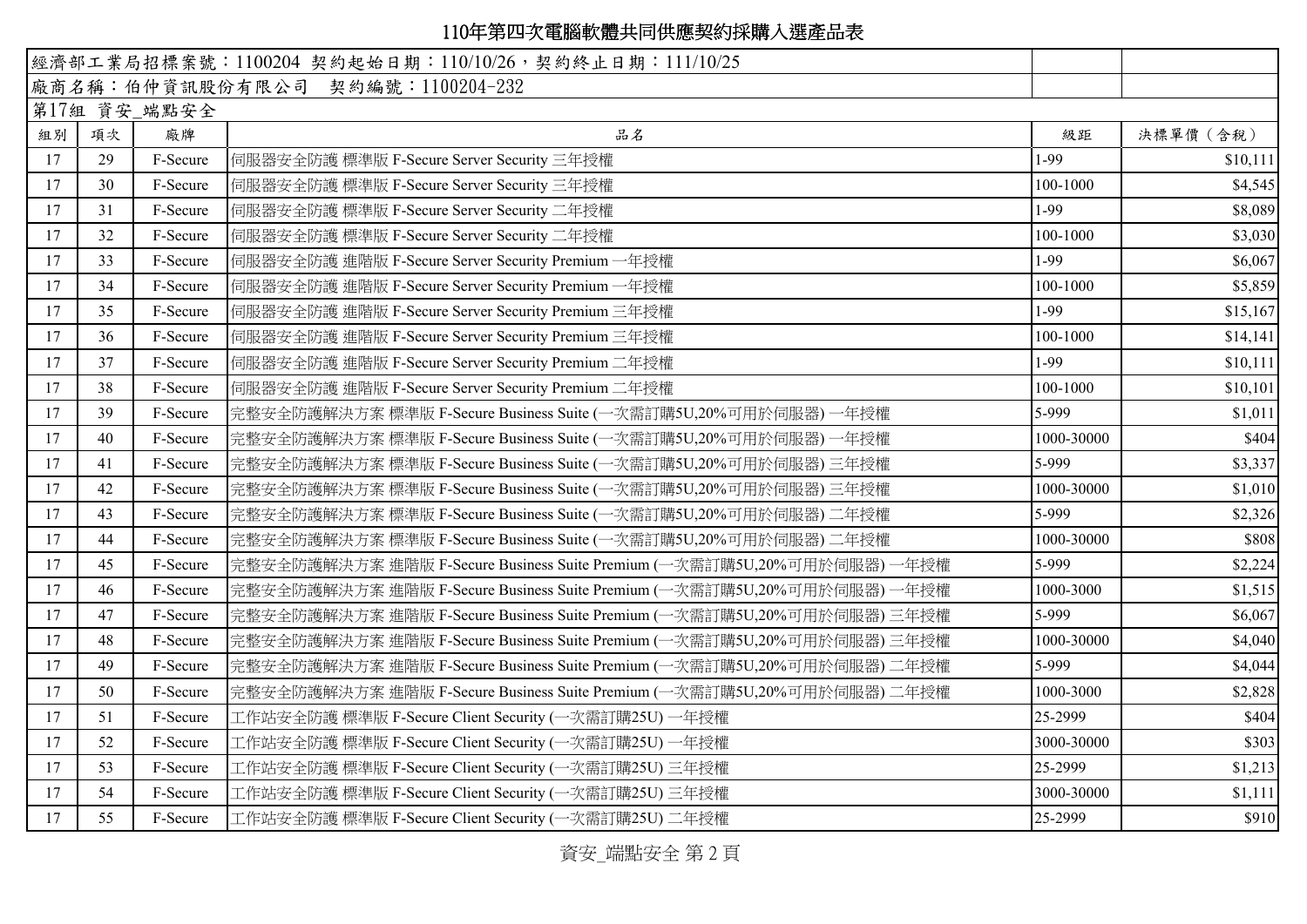|    |    |              | 經濟部工業局招標案號: 1100204 契約起始日期: 110/10/26, 契約終止日期: 111/10/25       |            |             |
|----|----|--------------|----------------------------------------------------------------|------------|-------------|
|    |    |              | 廠商名稱:伯仲資訊股份有限公司 契約編號:1100204-232                               |            |             |
|    |    | 第17組 資安_端點安全 |                                                                |            |             |
| 組別 | 項次 | 廠牌           | 品名                                                             | 級距         | 決標單價 (含稅)   |
| 17 | 56 | F-Secure     | 工作站安全防護 標準版 F-Secure Client Security (一次需訂購25U) 二年授權           | 3000-30000 | \$808       |
| 17 | 57 | F-Secure     | 工作站安全防護 進階版 F-Secure Client Security Premium (一次需訂購25U) 一年授權   | 25-2999    | \$607       |
| 17 | 58 | F-Secure     | 工作站安全防護 進階版 F-Secure Client Security Premium (一次需訂購25U) 一年授權   | 3000-30000 | \$505       |
| 17 | 59 | F-Secure     | 工作站安全防護 進階版 F-Secure Client Security Premium (一次需訂購25U) 三年授權   | 25-2999    | \$1,820     |
| 17 | 60 | F-Secure     | 工作站安全防護 進階版 F-Secure Client Security Premium (一次需訂購25U) 三年授權   | 3000-30000 | \$1,616     |
| 17 | 61 | F-Secure     | 工作站安全防護 進階版 F-Secure Client Security Premium (一次需訂購25U) 二年授權   | 25-2999    | \$1,213     |
| 17 | 62 | F-Secure     | 工作站安全防護 進階版 F-Secure Client Security Premium (一次需訂購25U) 二年授權   | 3000-30000 | \$1,111     |
| 17 | 63 | FireEye      | FireEye End Point Threat Prevention (端點進階威脅防護)一年雲端版軟體授權50人版    | $1 - 50$   | \$1,009,100 |
| 17 | 64 | Forcepoint   | Forcepoint 軟體次世代網路閘道防護系統(防火牆,IPS入侵防禦兩選一) 用戶端情境感知擴充模組(一年使用授權)   | $1 - 500$  | \$2,224     |
| 17 | 65 | ForeScout    | CPE軟體轉換模組(需具備Forescout 基本模組100 License)                        | $1 - 600$  | \$65,723    |
| 17 | 66 | ForeScout    | CPE軟體轉換模組(需具備Forescout 基本模組100 License)-1年版本更新授權               | $1 - 1200$ | \$11,122    |
| 17 | 67 | ForeScout    | CPE軟體轉換模組+Forescout盤點監控基本模組100 License 永久授權                    | $1 - 160$  | \$241,658   |
| 17 | 68 | ForeScout    | CPE軟體轉換模組+Forescout盤點監控基本模組100 License 永久授權 - 1年版本更新授權         | $1 - 500$  | \$71,790    |
| 17 | 69 | <b>ISSDU</b> | 威脅獵捕安全包 地端版 (一年授權)                                             | $1-40$     | \$201,719   |
| 17 | 70 | <b>ISSDU</b> | 威脅獵捕安全包雲端版(一年授權)                                               | $1-40$     | \$197,169   |
| 17 | 71 |              | Malwarebytes Malwarebytes web-based管理平台                        | $1-2$      | \$138,524   |
| 17 | 72 |              | Malwarebytes Malwarebytes 端點防護軟體(單人版授權)                        | 50-2000    | \$3,337     |
| 17 | 73 |              | Malwarebytes Malwarebytes防禦偵測與回應軟體(單人版授權)                      | 50-2000    | \$5,359     |
| 17 | 74 | McAfee       | McAfee Complete Data Protection (McAfee 端點資料加密防護套件-標準版 一年軟體授權) | 5-500      | \$6,067     |

資安\_端點安全 第 3 頁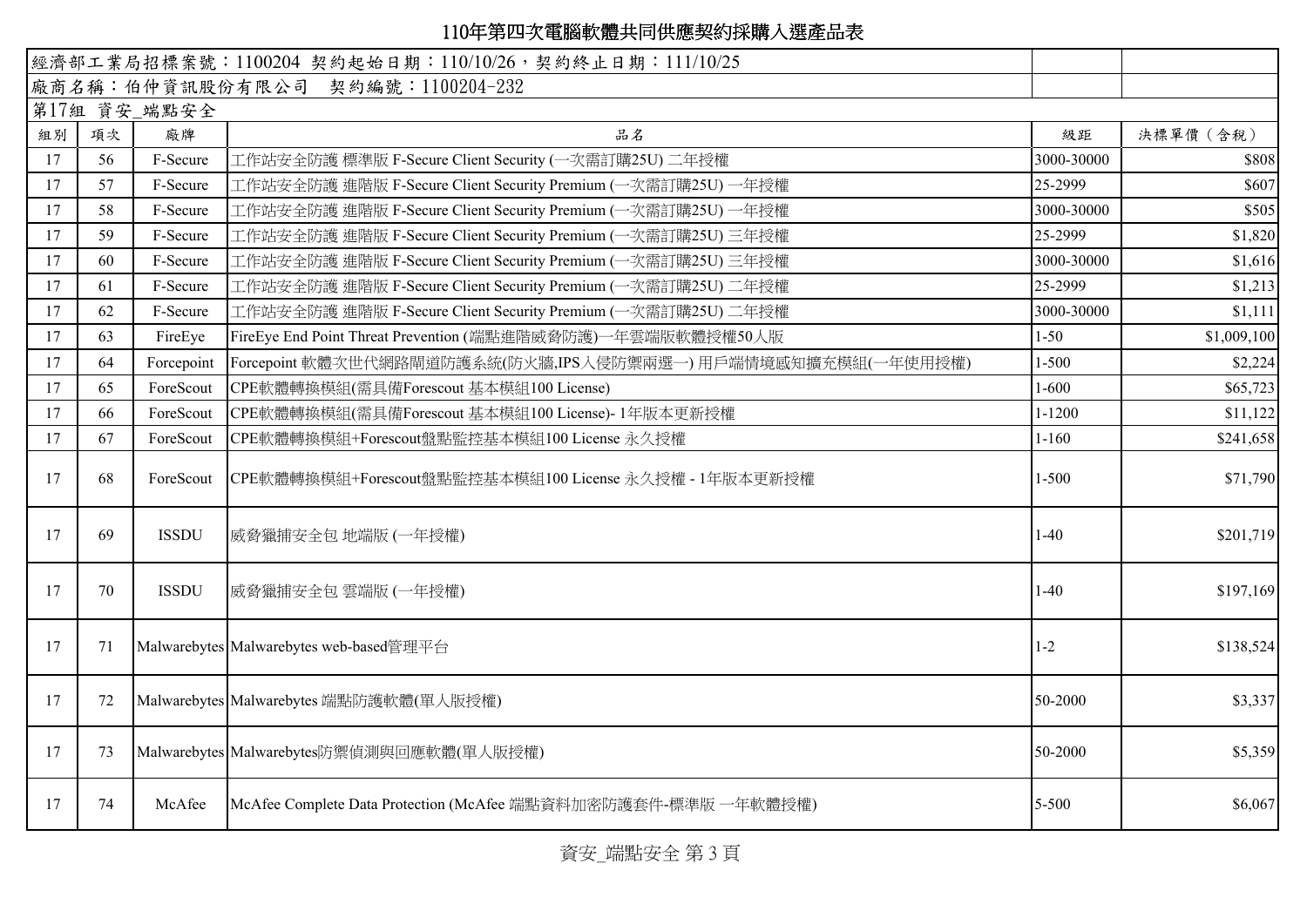|    |    |                    | 經濟部工業局招標案號: 1100204 契約起始日期: 110/10/26, 契約終止日期: 111/10/25                                 |           |           |
|----|----|--------------------|------------------------------------------------------------------------------------------|-----------|-----------|
|    |    |                    | 廠商名稱:伯仲資訊股份有限公司 契約編號:1100204-232                                                         |           |           |
|    |    | 第17組 資安_端點安全       |                                                                                          |           |           |
| 組別 | 項次 | 廠牌                 | 品名                                                                                       | 級距        | 決標單價 (含稅) |
| 17 | 75 | McAfee             | McAfee Complete Data Protection (McAfee 端點資料加密防護套件-標準版 更新授權一年)                           | 5-500     | \$1,314   |
| 17 | 76 | NS-Guard           | 主機鑑識分析工具 Windows / Linux                                                                 | $1 - 10$  | \$94,193  |
| 17 | 77 | NS-Guard           | 端點安全防護 HMD APT檢測/GCB檢測/檔案完整性監控/數位採證/中量授權/1年/1 License                                    | 101-1000  | \$5,561   |
| 17 | 78 | NS-Guard           | 端點安全防護 HMD APT檢測/GCB檢測/檔案完整性監控/數位採證/輕量授權/1年/1 License                                    | $1 - 100$ | \$5,561   |
| 17 | 79 | ReaQta             | ReaQta EDR端點AI進階攻擊防禦平台(20個端點授權)                                                          | $1 - 150$ | \$62,690  |
| 17 | 80 | ReaQta             | ReaQta EDR端點AI進階攻擊防禦平台(20個端點授權)                                                          | 151-500   | \$65,657  |
| 17 | 81 | бАЗА<br>Software   | SASA Software 檔案內容淨化與重建體驗包                                                               | $1 - 100$ | \$85,945  |
| 17 | 82 | Systex<br>Software | 端點資安強化套件包【(A)偵測巡檢(B)白名單管控(C)滲透測試程序(D)源碼檢測報表(10萬行內報表授權)(E)資通<br> 安全事件處置報告】(以上功能依需求增購各種組合) | $1 - 200$ | \$99,090  |
| 17 | 83 |                    | Teamsoftex EVO Care加值保固服務一年期線上維護,現場協助及升級訂閱,訂購前需已採購EVO相關產品)                               | $1 - 500$ | \$961     |
| 17 | 84 |                    | Teamsoftex EVO Class II廣播系統 2022版                                                        | $1 - 500$ | \$4,044   |
| 17 | 85 |                    | Teamsoftex EVO Class 軟體廣播 2022版                                                          | $1 - 500$ | \$1,416   |
| 17 | 86 | ThinPLUS           | ThinPLUS 雲端行為管理軟體                                                                        | $1 - 200$ | \$16,178  |
| 17 | 87 | ThinPLUS           | ThinPLUS遠端電腦安全管理系統伺服器端授權                                                                 | $1 - 30$  | \$244,692 |
| 17 | 88 | ThinPLUS           | ThinPLUS遠端電腦安全管理系統用戶端授權                                                                  | $1-900$   | \$4,853   |
| 17 | 89 |                    | WatchGuard WatchGuard DNSWatchGO端點軟體(一年授權)                                               | 5-1000    | \$2,831   |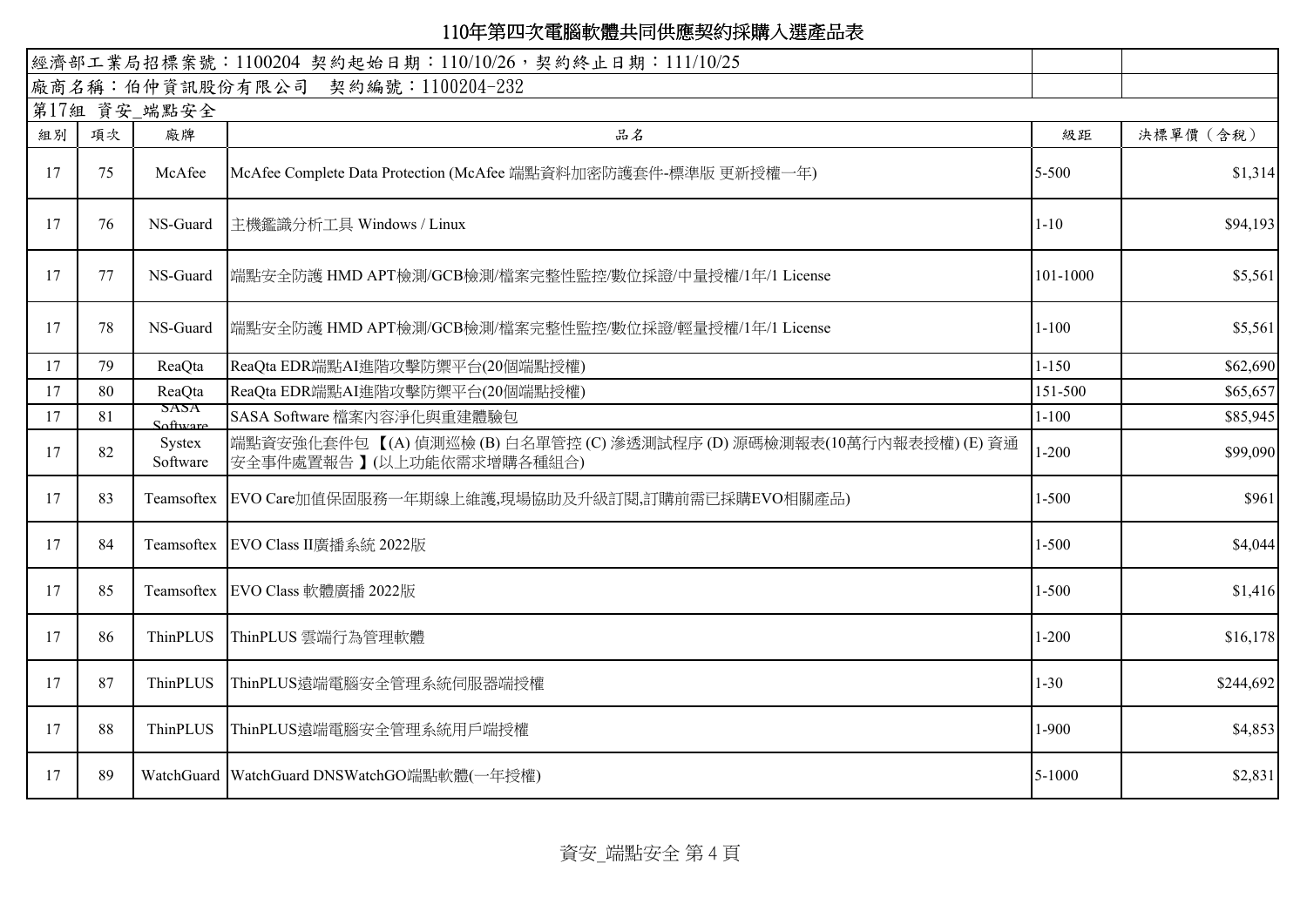|    | 經濟部工業局招標案號: 1100204 契約起始日期: 110/10/26, 契約終止日期: 111/10/25 |                 |                                      |            |           |  |  |
|----|----------------------------------------------------------|-----------------|--------------------------------------|------------|-----------|--|--|
|    |                                                          |                 | 廠商名稱:伯仲資訊股份有限公司 契約編號:1100204-232     |            |           |  |  |
|    |                                                          | 第17組 資安_端點安全    |                                      |            |           |  |  |
| 組別 | 項次                                                       | 廠牌              | 品名                                   | 級距         | 決標單價 (含稅) |  |  |
| 17 | 90                                                       | WinNexus雲<br>系統 | 端軟體服務 WinNexus雲端軟體服務系統-EDR 端點偵測模組    | $1 - 20$   | \$182,487 |  |  |
| 17 | 91                                                       | WinNexus雲<br>系統 | 端軟體服務   WinNexus雲端軟體服務系統-EDR 端點偵測模組  | 21-100     | \$162,909 |  |  |
| 17 | 92                                                       | WinNexus雲<br>系統 | 端軟體服務 WinNexus雲端軟體服務系統-GCB模組         | $1 - 5$    | \$474,239 |  |  |
| 17 | 93                                                       | WinNexus雲<br>系統 | 端軟體服務 WinNexus雲端軟體服務系統-GCB模組         | $6 - 20$   | \$406,899 |  |  |
| 17 | 94                                                       | WinNexus雲<br>系統 | 端軟體服務 WinNexus雲端軟體服務系統-GCB模組(升級包)    | $1-5$      | \$111,451 |  |  |
| 17 | 95                                                       | WinNexus雲<br>系統 | 端軟體服務 WinNexus雲端軟體服務系統-NAC端點安全准入模組   | $1 - 30$   | \$745,480 |  |  |
| 17 | 96                                                       | WinNexus雲<br>系統 | 端軟體服務   WinNexus雲端軟體服務系統-NAC端點安全准入模組 | $31 - 60$  | \$667,152 |  |  |
| 17 | 97                                                       | WinNexus雲<br>系統 | 端軟體服務 WinNexus雲端軟體服務系統-桌面浮水印模組       | $1 - 20$   | \$158,179 |  |  |
| 17 | 98                                                       | WinNexus雲<br>系統 | 端軟體服務 WinNexus雲端軟體服務系統-桌面浮水印模組       | $21 - 100$ | \$126,415 |  |  |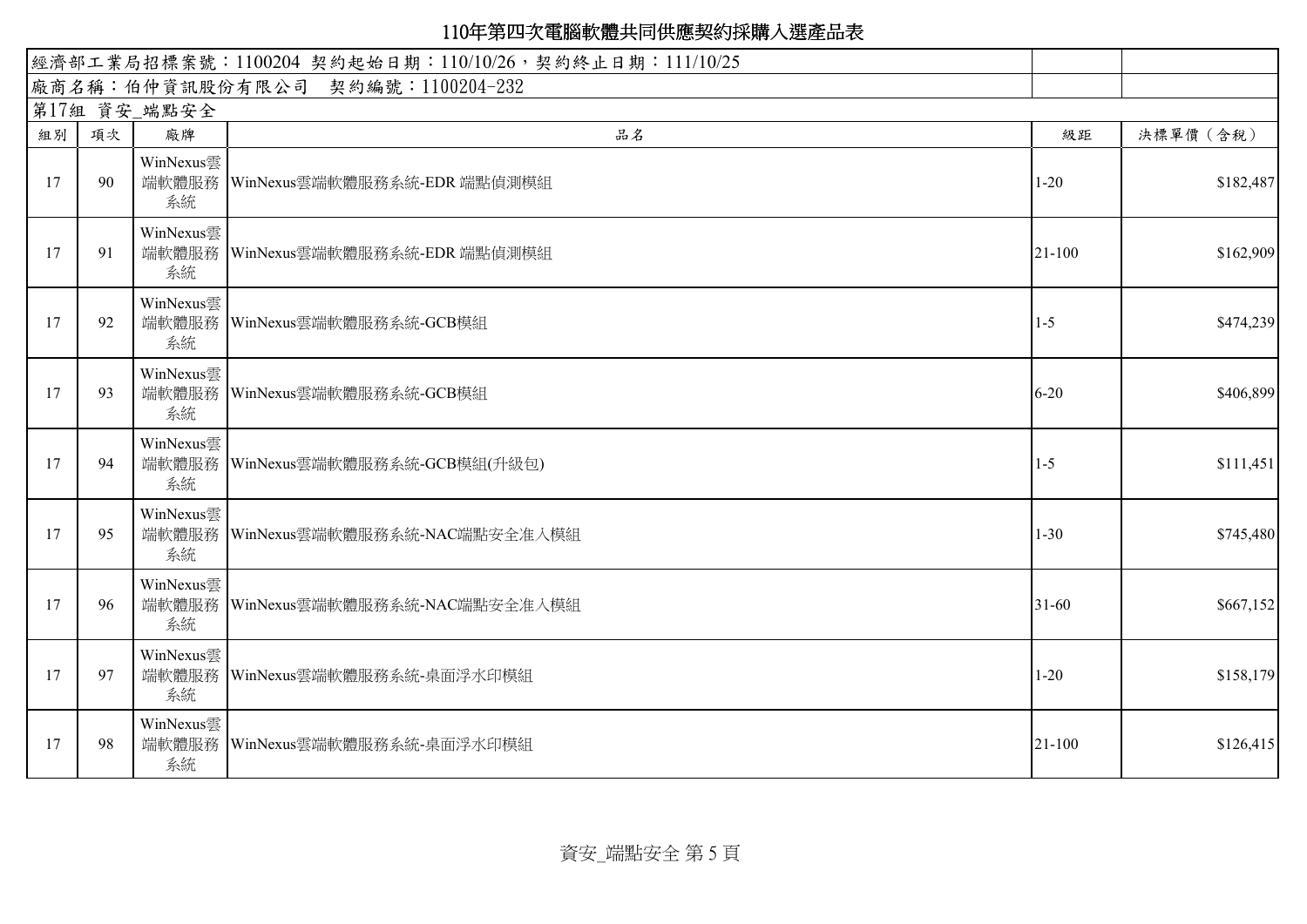| 經濟部工業局招標案號: 1100204 契約起始日期: 110/10/26, 契約終止日期: 111/10/25 |     |                 |                                           |           |             |
|----------------------------------------------------------|-----|-----------------|-------------------------------------------|-----------|-------------|
|                                                          |     |                 | 廠商名稱:伯仲資訊股份有限公司 契約編號:1100204-232          |           |             |
|                                                          |     | 第17組 資安_端點安全    |                                           |           |             |
| 組別                                                       | 項次  | 廠牌              | 品名                                        | 級距        | 決標單價 (含稅)   |
| 17                                                       | 99  | WinNexus雲<br>系統 | 端軟體服務 WinNexus雲端軟體服務系統-資安管控模組             | $1 - 10$  | \$481,092   |
| 17                                                       | 100 | 中芯數據            | Core Cloud 主機威脅防禦管理系統2021版 (50U) 一年授權     | $1 - 50$  | \$1,394,338 |
| 17                                                       | 101 | 中芯數據            | Core Cloud 內網端點威脅防禦管理系統2021基礎版 (5U) 一年授權  | $1 - 100$ | \$50,051    |
| 17                                                       | 102 | 中芯數據            | Core Cloud 內網端點威脅防禦管理系統2021專業版 (10U) 一年授權 | 5-300     | \$145,602   |
| 17                                                       | 103 | 中芯數據            | Core Cloud 內網端點威脅防禦管理系統2021標準版 (5U) 一年授權  | $1 - 100$ | \$94,034    |
| 17                                                       | 104 | 中芯數據            | Core Cloud 內網端點威脅防禦管理系統2021白金版 (10U) 一年授權 | 5-300     | \$166,835   |
| 17                                                       | 105 | 中芯數據            | Core Cloud 網站威脅防禦管理系統2021版 (50U) 一年授權     | $1 - 50$  | \$2,056,623 |
| 17                                                       | 106 | 中華資安國<br>公司     | 際股份有限 EDR端點威脅防禦應變                         | $1 - 50$  | \$407,482   |
| 17                                                       | 107 | 中華龍網股<br>份有限公司  | CPE政府機關資安弱點通報系統-漏洞比對修補模組                  | 10-5000   | \$708       |
| 17                                                       | 108 | 中華龍網股<br>份有限公司  | CPE政府機關資安弱點通報系統-輔助工具                      | 10-5000   | \$603       |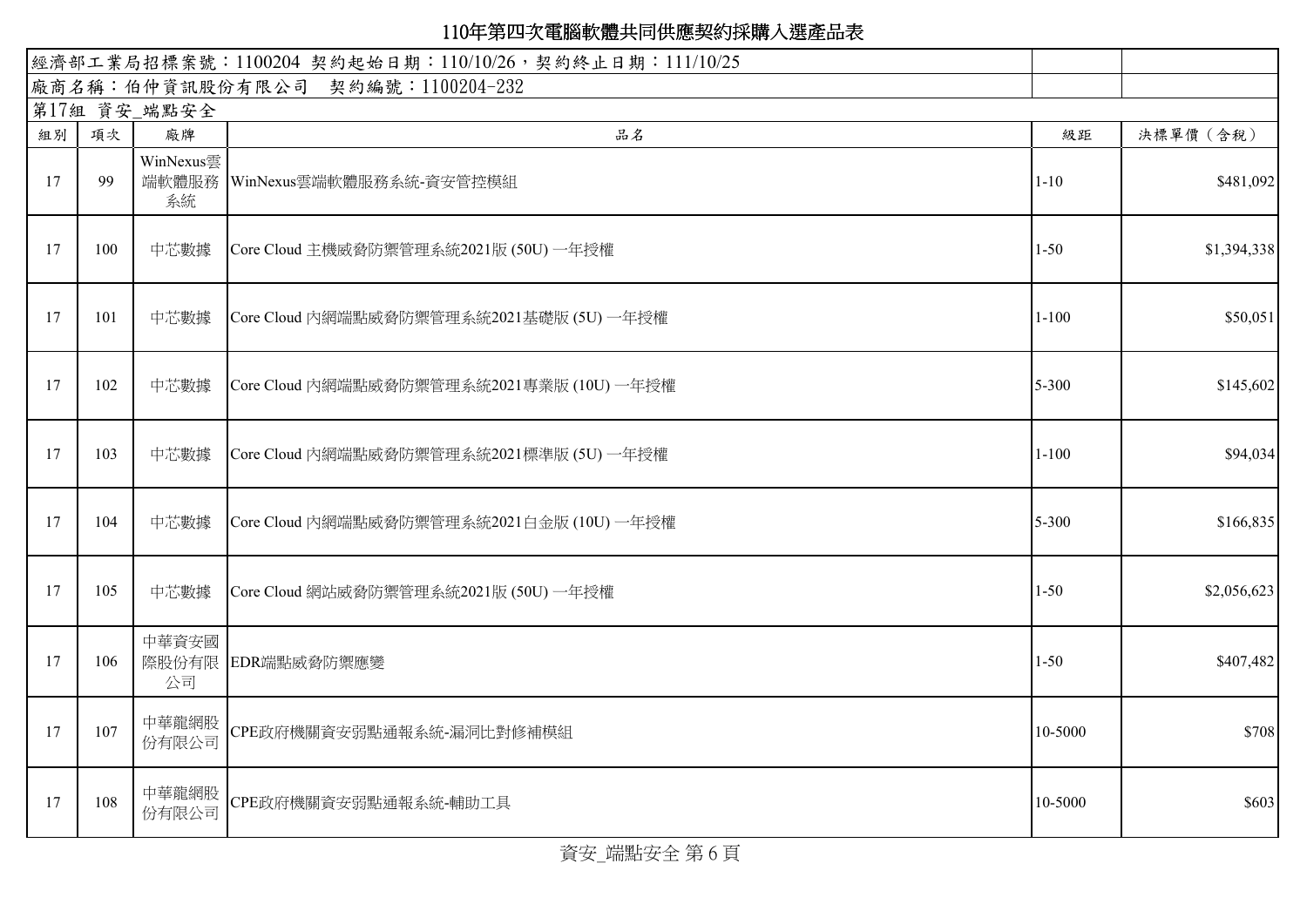| 經濟部工業局招標案號: 1100204 契約起始日期: 110/10/26, 契約終止日期: 111/10/25 |     |                   |                                                     |           |           |  |
|----------------------------------------------------------|-----|-------------------|-----------------------------------------------------|-----------|-----------|--|
|                                                          |     |                   | 廠商名稱:伯仲資訊股份有限公司 契約編號:1100204-232                    |           |           |  |
|                                                          |     | 第17組 資安_端點安全      |                                                     |           |           |  |
| 組別                                                       | 項次  | 廠牌                | 品名                                                  | 級距        | 決標單價 (含稅) |  |
| 17                                                       | 109 | 中華龍網股<br>份有限公司    | CPE政府機關資安弱點通報系統-輔助軟體/64U                            | $1 - 100$ | \$62,184  |  |
| 17                                                       | 110 | 中華龍網股<br>份有限公司    | CPE政府機關資安弱點通報系統-輔助軟體升級版                             | $1 - 100$ | \$15,369  |  |
| 17                                                       | 111 | 中華龍網股<br>份有限公司    | DragonSoft GCB 政府資安組態稽核軟體-輔助工具                      | 10-5000   | \$1,112   |  |
| 17                                                       | 112 | 中華龍網股<br>份有限公司    | DragonSoft GCB 政府資安組態稽核軟體-輔助工具進階版                   | 5-5000    | \$11,628  |  |
| 17                                                       | 113 | 全景軟體              | uSAFE 隨身碟使用授權 uSAFEKey01                            | $1 - 100$ | \$20,728  |  |
| 17                                                       | 114 | 全景軟體              | uSAFE 隨身碟管控系統 (含uSAFE管理主控台,uSAFEKey01-uSAFE隨身碟使用授權) | $1 - 100$ | \$262,386 |  |
| 17                                                       | 115 | 全景軟體              | uSAFE 隨身碟管控系統 加購技術支援授權 (含升級維護)                      | $1 - 100$ | \$26,795  |  |
| 17                                                       | 116 | 卡巴斯基<br>Kaspersky | 卡巴斯基 嵌入式系統安全解決方案(ATM + POS 提款機安全防禦)                 | 10-10000  | \$3,640   |  |
| 17                                                       | 117 | 卡巴斯基<br>Kaspersky | 卡巴斯基 端點偵測與事件回應系統-進階版                                | 100-10000 | \$7,583   |  |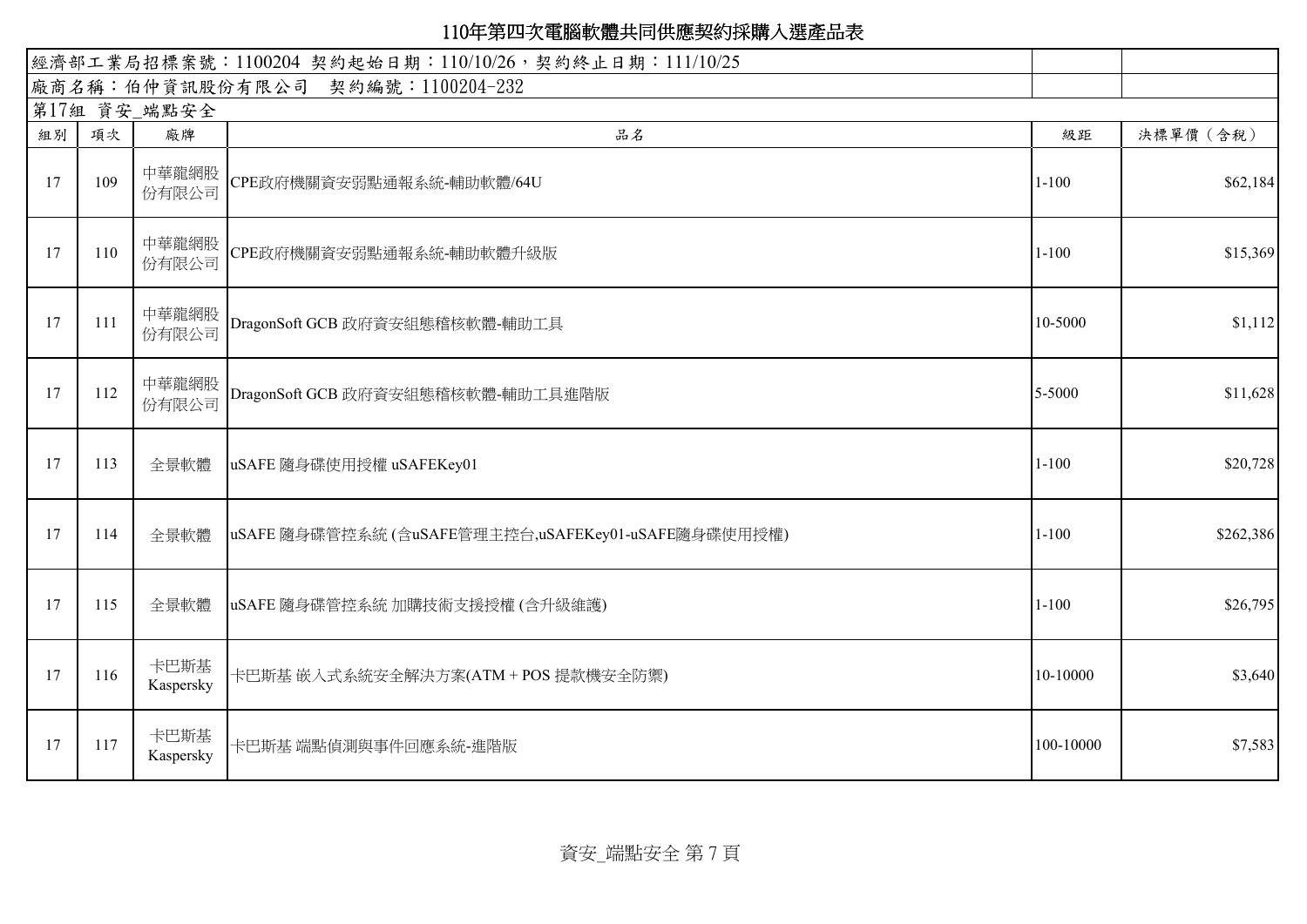|    | 經濟部工業局招標案號: 1100204 契約起始日期: 110/10/26, 契約終止日期: 111/10/25 |                   |                                                      |          |             |  |  |  |  |
|----|----------------------------------------------------------|-------------------|------------------------------------------------------|----------|-------------|--|--|--|--|
|    |                                                          |                   | 廠商名稱:伯仲資訊股份有限公司 契約編號:1100204-232                     |          |             |  |  |  |  |
|    |                                                          | 第17組 資安_端點安全      |                                                      |          |             |  |  |  |  |
| 組別 | 項次                                                       | 廠牌                | 品名                                                   | 級距       | 決標單價 (含稅)   |  |  |  |  |
| 17 | 118                                                      | 卡巴斯基<br>Kaspersky | 卡巴斯基 端點安全解決方案-APT偵測高階沙箱 (含1,000Node)                 | $1 - 5$  | \$1,646,107 |  |  |  |  |
| 17 | 119                                                      | 卡巴斯基<br>Kaspersky | 卡巴斯基 端點安全解決方案-APT偵測高階沙箱 (含250Node)                   | $1 - 5$  | \$411,527   |  |  |  |  |
| 17 | 120                                                      | 卡巴斯基<br>Kaspersky | 卡巴斯基 端點安全解決方案-APT偵測高階沙箱 (含500Node)                   | $1-5$    | \$823,054   |  |  |  |  |
| 17 | 121                                                      | 卡巴斯基<br>Kaspersky | 卡巴斯基三位一體端點完整防禦系統 (含KESB進階版,Sandbox, KEDR-O, 250Node) | 1-10000  | \$1,375,126 |  |  |  |  |
| 17 | 122                                                      | 天禦慧智              | Cyber X 端點防護整合平台                                     | $1 - 10$ | \$151,163   |  |  |  |  |
| 17 | 123                                                      | 日月晶耀              | CPE軟體轉換模組(上傳VANS系統)                                  | 10-8000  | \$708       |  |  |  |  |
| 17 | 124                                                      | 日月晶耀              | USB加密模組                                              | 101-1000 | \$1,213     |  |  |  |  |
| 17 | 125                                                      | 日月晶耀              | 光碟機燒錄模組(需具備神網端點防護安全系統伺服器端與管理端)                       | 10-3000  | \$1,719     |  |  |  |  |
| 17 | 126                                                      | 日月晶耀              | 浮水印管理模組(需具備神網端點防護安全系統伺服器端與管理端)                       | 10-3000  | \$708       |  |  |  |  |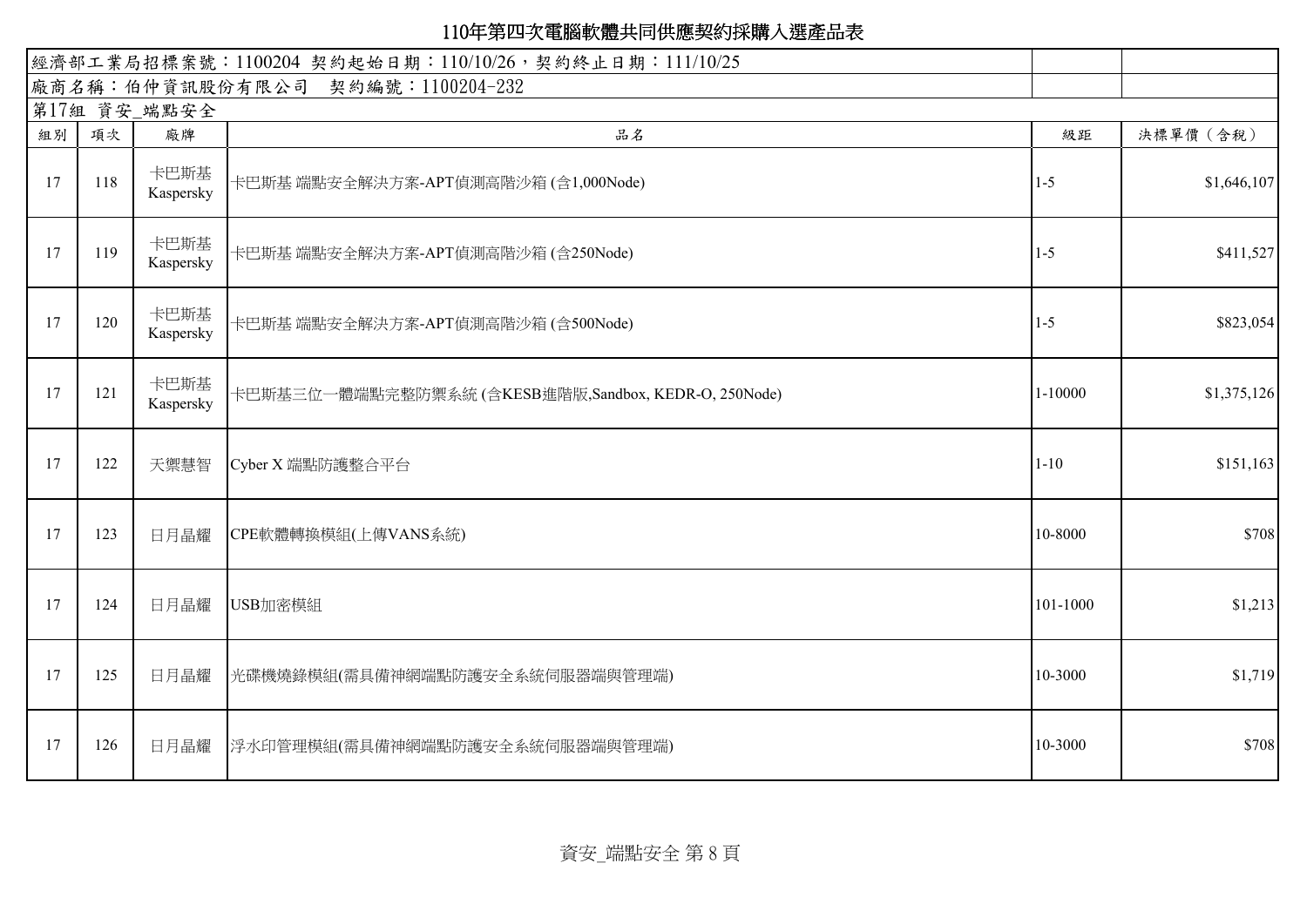| 經濟部工業局招標案號: 1100204 契約起始日期: 110/10/26, 契約終止日期: 111/10/25 |              |      |                                                                |          |           |  |  |  |
|----------------------------------------------------------|--------------|------|----------------------------------------------------------------|----------|-----------|--|--|--|
|                                                          |              |      | 廠商名稱:伯仲資訊股份有限公司 契約編號:1100204-232                               |          |           |  |  |  |
|                                                          | 第17組 資安_端點安全 |      |                                                                |          |           |  |  |  |
| 組別                                                       | 項次           | 廠牌   | 品名                                                             | 級距       | 決標單價 (含稅) |  |  |  |
| 17                                                       | 127          | 日月晶耀 | 神網端點防護安全系統伺服器端                                                 | $1 - 50$ | \$38,322  |  |  |  |
| 17                                                       | 128          | 日月晶耀 | 神網端點防護安全系統最新版Client端一年軟體系統維護(含更新,需具備伺服器端與管理端)                  | 10-8000  | \$607     |  |  |  |
| 17                                                       | 129          | 日月晶耀 | 神網端點防護安全系統管理端                                                  | $1 - 50$ | \$23,256  |  |  |  |
| 17                                                       | 130          | 日月晶耀 | 神網端點防護安全系統防護端                                                  | 10-8000  | \$3,529   |  |  |  |
| 17                                                       | 131          | 日月晶耀 | 神網端點防護安全系統防護端 一年期訂閱版 (含CPE軟體轉換模組上傳VANS系統)                      | 10-8000  | \$1,416   |  |  |  |
| 17                                                       | 132          | 日月晶耀 | 系統安全性檢測模組(需具備神網端點防護安全系統伺服器端與管理端)                               | 10-8000  | \$708     |  |  |  |
| 17                                                       | 133          | 日月晶耀 | 軟體安裝管制模組(需具備神網端點防護安全系統伺服器端與管理端)                                | 10-3000  | \$910     |  |  |  |
| 17                                                       | 134          |      | 泰溥科技   TOP-PXE 群組電腦管理系統 伺服器端 (Windows或Linux版;含10個用戶端授權;需搭配用戶端) | $1-45$   | \$51,567  |  |  |  |
| 17                                                       | 135          |      | 泰溥科技   TOP-PXE 群組電腦管理系統 用戶端 (需搭配伺服器端)                          | 5-300    | \$3,134   |  |  |  |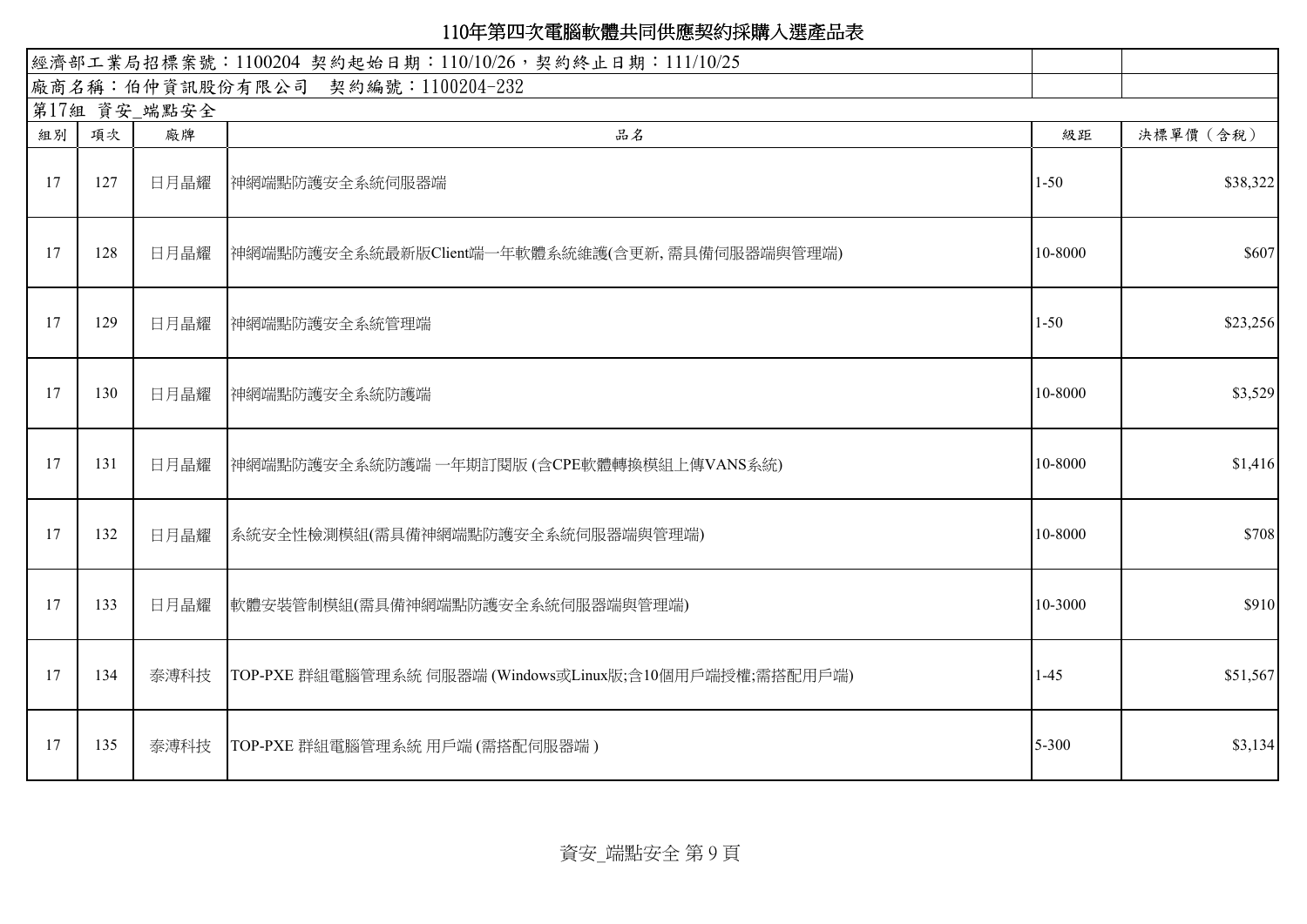| 經濟部工業局招標案號: 1100204 契約起始日期: 110/10/26, 契約終止日期: 111/10/25 |     |                |                                                                                        |            |           |
|----------------------------------------------------------|-----|----------------|----------------------------------------------------------------------------------------|------------|-----------|
|                                                          |     |                | 廠商名稱:伯仲資訊股份有限公司 契約編號:1100204-232                                                       |            |           |
|                                                          |     | 第17組 資安_端點安全   |                                                                                        |            |           |
| 組別                                                       | 項次  | 廠牌             | 品名                                                                                     | 級距         | 決標單價 (含稅) |
| 17                                                       | 136 | 泰溥科技           | TOP-PXE群組電腦管理系統 一年使用授權版 (10U)                                                          | $1 - 300$  | \$15,672  |
| 17                                                       | 137 | 漢昕科技           | BCCS資安大師-端點更新及管理工具授權 (一年訂閱)                                                            | 10-1000    | \$4,853   |
| 17                                                       | 138 | 份有限公司 權,4擇1)   | 精品科技股   X-FORT --伺服器授權 (管理伺服器1台授權/備援伺服器1台授權/資料庫2Core授權(最低4Core)/DEC文件加密中心1台授           | $1 - 50$   | \$126,896 |
| 17                                                       | 139 | 份有限公司          | 精品科技股  X-FORT伺服器一年更新授權 (管理伺服器1台授權/備援伺服器1台授權/資料庫2Core授權(最低4Core)/DEC文件加密中心<br>1台授權,4擇1) | $1 - 50$   | \$37,917  |
| 17                                                       | 141 | 趨勢科技股<br>份有限公司 | Apex One On-premises                                                                   | 5-8000     | \$2,730   |
| 17                                                       | 142 | 趨勢科技股<br>份有限公司 | Apex One On-premises一年更新授權                                                             | 5-8000     | \$1,011   |
| 17                                                       | 143 | 趨勢科技股<br>份有限公司 | Deep Security - Anti-Malware - per Server (VM)                                         | 5-4104     | \$9,606   |
| 17                                                       | 144 | 趨勢科技股<br>份有限公司 | Deep Security - Anti-Malware - per Server (VM)一年更新授權                                   | 5-8000     | \$3,589   |
| 17                                                       | 145 | 趨勢科技股<br>份有限公司 | Deep Security全模組最新版Desktop client(AV,DPI,FW,LI,IM)                                     | 11-3111    | \$12,639  |
| 17                                                       | 146 | 趨勢科技股<br>份有限公司 | Deep Security全模組最新版Server client(AV,DPI,FW,LI,IM)                                      | $11 - 100$ | \$20,222  |
| 17                                                       | 147 | 趨勢科技股<br>份有限公司 | Managed XDR, Detection and Response Service for Endpoints                              | 251-8000   | \$1,972   |
| 17                                                       | 148 | 趨勢科技股<br>份有限公司 | Trend Micro Education Suite國中小單項產品全校授權                                                 | $1 - 5$    | \$8,089   |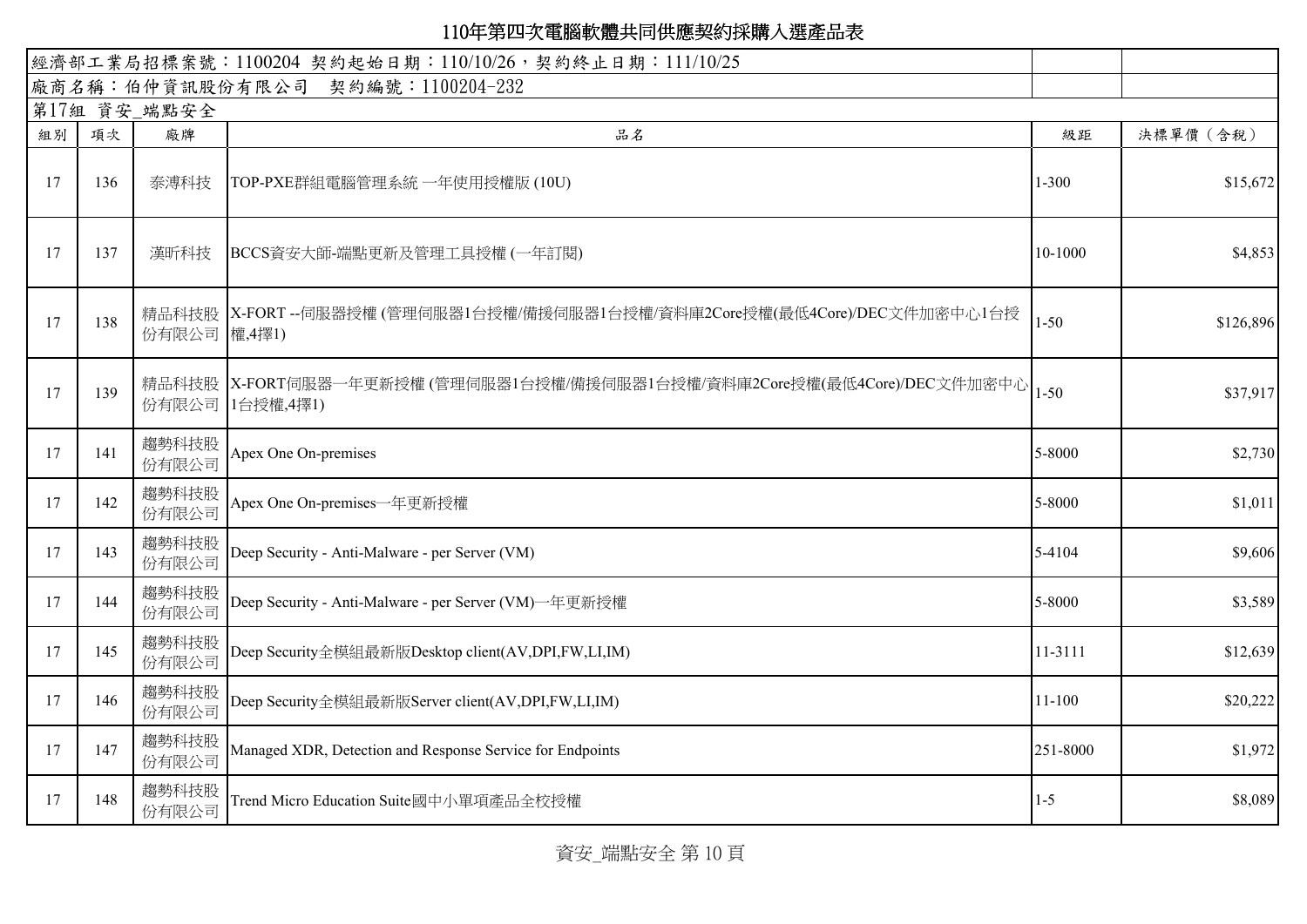|    |     |              | 經濟部工業局招標案號: 1100204 契約起始日期: 110/10/26, 契約終止日期: 111/10/25                |            |           |
|----|-----|--------------|-------------------------------------------------------------------------|------------|-----------|
|    |     |              | 廠商名稱:伯仲資訊股份有限公司 契約編號:1100204-232                                        |            |           |
|    |     | 第17組 資安_端點安全 |                                                                         |            |           |
| 組別 | 項次  | 廠牌           | 品名                                                                      | 級距         | 決標單價 (含稅) |
| 17 | 149 | 達煬科技         | WinMatrix IT資源管理系統-IP管理模組使用授權(50個 IP)                                   | $1 - 300$  | \$24,267  |
| 17 | 150 | 達煬科技         | WinMatrix IT資源管理系統-伺服端(Server)使用授權                                      | $1 - 10$   | \$38,423  |
| 17 | 151 | 達煬科技         | WinMatrix IT資源管理系統-本機權限群組管理模組使用授權(10U, 僅針對非高權限群組的管理)                    | $1 - 300$  | \$6,775   |
| 17 | 152 | 達煬科技         | WinMatrix IT資源管理系統-標準功能模組使用授權(10U, 支援軟體資產CPE比對與上傳VANS)                  | $1 - 300$  | \$13,145  |
| 17 | 153 | 達煬科技         | WinMatrix IT資源管理系統-檔案目錄監控模組使用授權(10U)                                    | $1 - 300$  | \$6,370   |
| 17 | 154 | 達煬科技         | WinMatrix IT資源管理系統-硬碟管理模組使用授權(50U)                                      | $1 - 300$  | \$12,133  |
| 17 | 155 | 達煬科技         | WinMatrix IT資源管理系統-組態稽核模組使用授權(10U)                                      | $1 - 300$  | \$5,763   |
| 17 | 156 | 達煬科技         | WinMatrix IT資源管理系統-資訊資產清冊管理模組使用授權(50U)                                  | $1 - 300$  | \$9,100   |
| 17 | 157 | 達煬科技         | WinMatrix IT資源管理系統-軟體安全管理模組使用授權(10U)                                    | $1 - 300$  | \$7,078   |
| 17 | 158 | 達煬科技         | WinMatrix IT資源管理系統-軟體更新升級權益一年期(10U, 適用於WinMatrix標準功能模組的舊客戶)             | $1 - 300$  | \$2,326   |
| 17 | 159 | 達煬科技         | WinMatrix IT資源管理系統-週邊裝置安全管理模組使用授權(10U)                                  | $1 - 300$  | \$9,707   |
| 17 | 160 | 達煬科技         | WinMatrix IT資源管理系統-隨身碟加密模組使用授權(10U)                                     | $1 - 300$  | \$5,763   |
| 17 | 161 | 達煬科技         | WinMatrix IT資源管理系統-高權限管理模組使用授權(10U, 僅針對高權限群組的管理)                        | $1 - 300$  | \$6,370   |
| 17 | 162 | 鑒真數位         | eDetector 惡意程式分析蒐證鑑識系統一年授權(含一套Server軟體+40個用戶端授權)                        | $1 - 10$   | \$469,666 |
| 17 | 163 | 鑒真數位         | eDetector 惡意程式分析蒐證鑑識系統一年授權(含一套Server軟體+40個用戶端授權)                        | $11 - 20$  | \$440,909 |
| 17 | 164 | 鑒真數位         | eDetector 惡意程式分析蒐證鑑識系統次年更新授權 (含一套Server軟體+40個用戶端授權)                     | $1 - 10$   | \$161,780 |
| 17 | 165 | 鑒真數位         | eDetector 惡意程式分析蒐證鑑識系統次年更新授權 (含一套Server軟體+40個用戶端授權)                     | $11-20$    | \$145,455 |
| 17 | 166 | 鑒真數位         | eDetector 惡意程式分析蒐證鑑識系統用戶端10人版一年授權 (需搭配eDetector 惡意程式分析蒐證鑑識系統一年授權使       | $1 - 50$   | \$39,939  |
| 17 | 167 | 鑒真數位         | eDetector 惡意程式分析蒐證鑑識系統用戶端10人版一年授權 (需搭配eDetector 惡意程式分析蒐證鑑識系統一年授權使<br>用) | $51 - 100$ | \$30,808  |

資安\_端點安全 第 11 頁